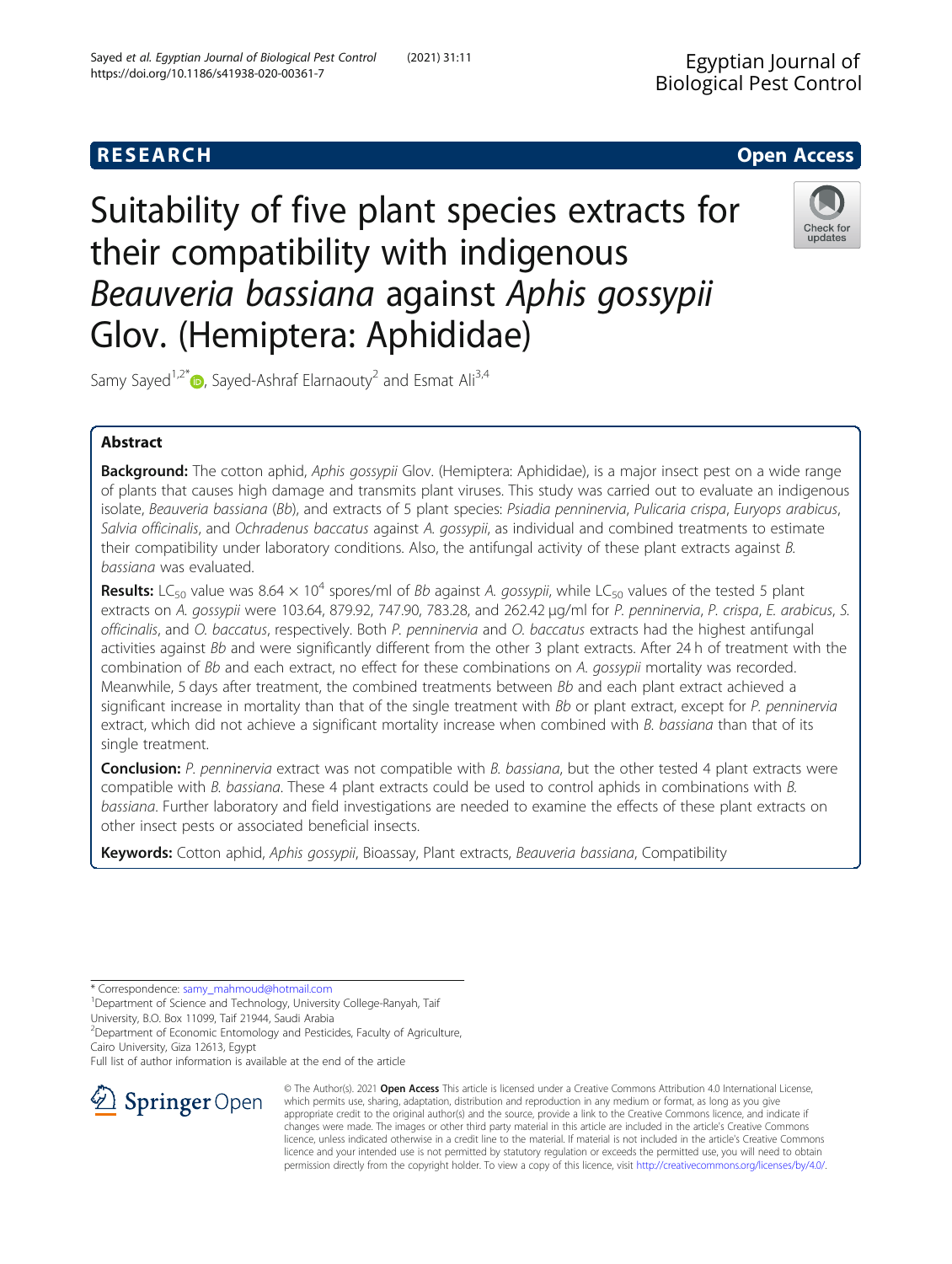#### Background

The cotton aphid, Aphis gossypii Glov. (Hemiptera: Aphididae), attacks more than 92 plant families including field, vegetable, fruit, and ornamental crops. The important effect of A. gossypii on plants is the transmission of plant viruses. Also, it causes high damage in plants such as necrosis, chlorosis, stunting, wilting, flower and fruit abortion, leaf distortion, and defoliation (Ebert and Cartwright [1997](#page-7-0)). There are many eco-friendly methods as alternatives to chemical pesticides for insect pest control such as using of natural and biodegradable compounds, predators, parasitoids, and entomopathogenic microorganisms (Ghodke et al. [2013\)](#page-7-0).

Plants protect themselves against herbivorous and microbial attacks through producing secondary metabolites such as phenols, flavonoids quinones, terpenoids, alkaloids, and tannins. Extracts or essential oils of medicinal or aromatic plants are commonly used for pest control due to their efficacy against different life stages of many insect pests (Ahmed et al. [2020](#page-6-0)). These compounds have antimicrobial activities against a wide range of microorganisms (González-Lamothe et al. [2009](#page-7-0)). There is an expanding request in the search for new active products and substances for pest control with decreasing negative impacts on the environment (Rodríguez-González et al. [2019](#page-7-0)). Recently, botanical pesticides and plant extracts have shown an important role for pest control due to their low cost without residual effects, friendly to the environment, high availability, and highly toxic against many insect pests such as aphids. Moreover, they are not likely to cause pesticide resistance among diseases and pests due to their molecule complexity (Bedini et al. [2020](#page-7-0)). Most of the synthetic pesticides are harmful to many biocontrol agents. Thus, integrated pest management (IPM) combining biocontrol agents and biopesticides is gaining importance and is proved to be an ecologically safe management strategy under which biocontrol agents may be combined with plant-derived extracts (Kalita and Hazarika [2018\)](#page-7-0).

Entomopathogenic fungi (EPF) are considered an important microbial control agent of insect pests. Beauveria bassiana (Bb) has a virulence against various insect pests. Naturally, it grows in the soil and causing a disease called white muscardine in different arthropod species. Many fungal species or isolates showed a high ability for controlling aphids throughout spraying (Jandricic et al. [2014](#page-7-0)). Most of the synthetic pesticides do not have compatibility with EPF, but the effect of EPF could be enhanced when applying them with low rates of insecticides. The interaction between these control agents is synergistic, additive, or antagonistic. Synergistic interactions would enhance the efficacy of EPF while reducing the adverse effects of insecticides (Islam and Omar [2012](#page-7-0)). Many factors are limitations of the EPF as other biological control agents. Among these factors are the environmental conditions and their compatibility with synthetic pesticides or fungicides (Jaber et al. [2018\)](#page-7-0). Plant-derived insecticides are more effective when they are combined with microbial or synthetic insecticides than in the case of their individual application (Isman [2006\)](#page-7-0). The combination of pesticides and EPF contributes to the selection of suitable products for IPM programs (Neves et al. [2001](#page-7-0)). This combined application can improve the effect of pest control by reducing environmental pollution hazards and minimizing the applied amounts and build-up of pest resistance (Usha et al. [2014](#page-7-0)).

The compatibility of botanical extracts and EPF depends on the quantitative and qualitative variations in the composition of secondary metabolites, which may have a negative effect on EPF (Ribeiro et al. [2012\)](#page-7-0). Using incompatible botanicals may inhibit the pathogenicity and development of EPF and therefore affecting IPM. Moreover, interactions between botanicals and EPF can be negative or positive. On the other hand, compatible botanicals may enhance EPF and achieve more control efficiency with other benefits such as minimizing the conventional insecticide amount and decreasing insecticide resistance and pollution risks (Quintela and McCoy [1998](#page-7-0)). Thus, it is important to carry out assessments on other parameters of EPF to determine the compatibility with botanicals in order to arrange the suitable products for best IPM programs in pest control (Ribeiro et al. [2012](#page-7-0)). The combination between neem and B. bassiana caused a higher mortality rate for B. tabaci nymphs than individual treatments of both (Islam et al. [2010\)](#page-7-0). Efficacy of 4 EPF including B. bassiana was tested alone or in combination with neem oil (1:1) against different sucking insect pests achieving a higher mortality than each individual treatment indicating good compatibility among them (Halder et al. [2013\)](#page-7-0). The combined application of B. bassiana or Metarhizium brunneum with plant extracts of Inula viscosa or Calotropis procera had an additive effect on mortality of all stages of B. tabaci Gennadius (Jaber et al. [2018](#page-7-0)). Other plant extracts (eucalyptus or neem) when combined with B. bassiana did not achieve a significant increase in mortality of the wheat aphid, Sitobion avenae Fab., compared to that of B. bassiana only. Meanwhile, the combination of Neem with B. bassiana achieved the lowest mortality rate (54%) after 5 days of treatment, which was significantly different from the highest mortality rate of 87% with the mixture of eucalyptus extract and *B. bassiana* (Ali et al. [2018\)](#page-6-0).

The present study was carried out to evaluate an indigenous isolate, B. bassiana, and extracts of 5 plant species, widely distributed in the Taif region, Saudi Arabia, against the cotton aphid, A. gossypii, under laboratory conditions.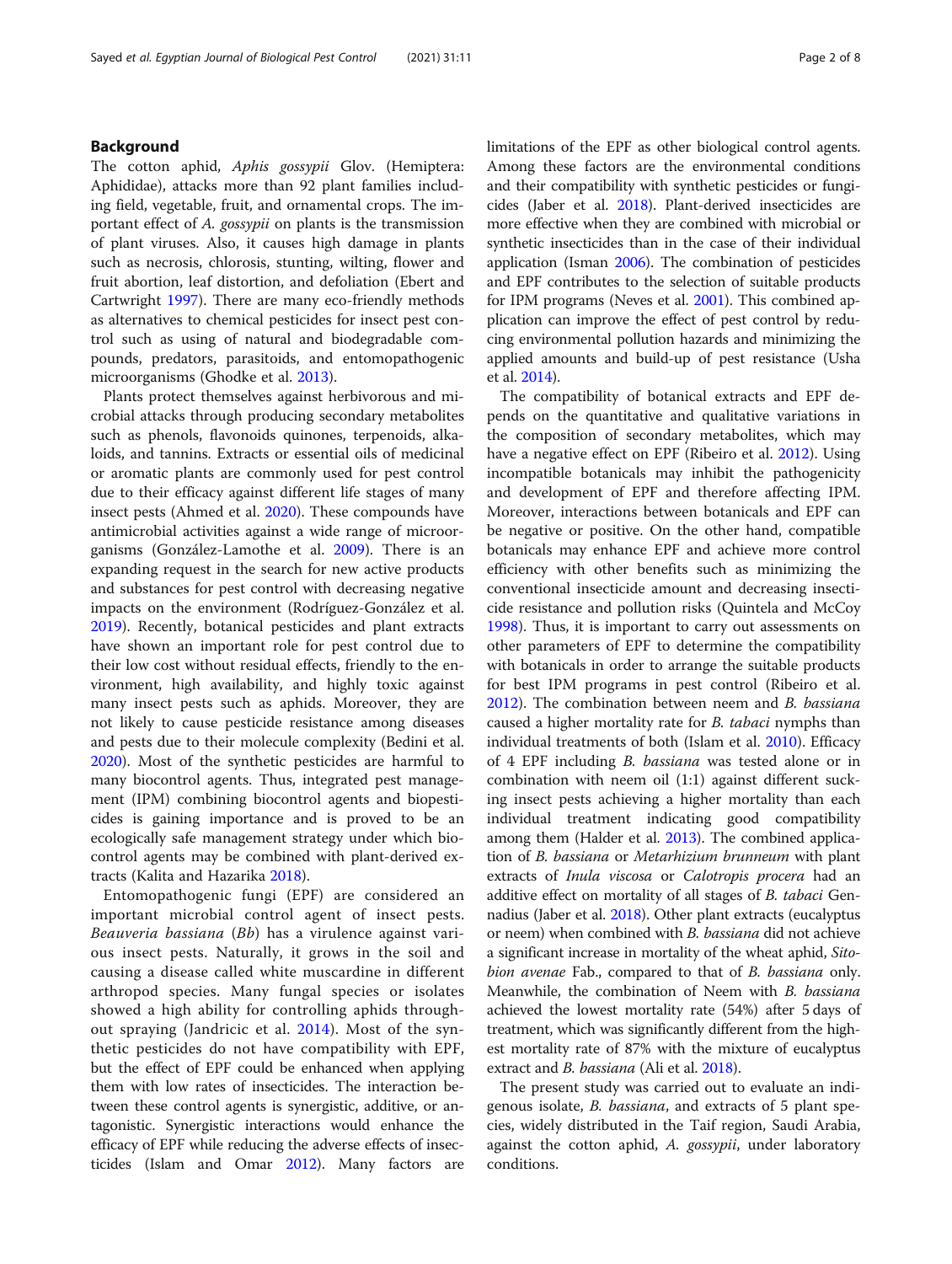#### Methods

#### Plant extracts

Five plants from 3 different families, i.e., Psiadia penninervia  $(Pp)$ , Pulicaria crispa  $(Pc)$ , and Euryops arabicus (Ea) (Asteraceae); Salvia officinalis (So) (Lamiaceae); and Ochradenus baccatus (Ob) (Resedaceae), were used in this study. These tested plants were morphologically identified by the Herbarium Unit at the Biology Department, Faculty of Science, Taif University, Saudi Arabia. Fresh leaves of these plant species were collected from Al-Shafa, Taif region. Extractions were carried out according to Sayed et al. ([2020a\)](#page-7-0). Five grams of fine powder from each plant was extracted with 100 ml 95% methanol at 35 °C for 2 days in a thermostat water bath shaker. After cooling, each extract was centrifuged at 7000 rpm for 15 min and filtered 3 times with Whatman filter paper No. 1. Then, the supernatant was passed through a Buchner funnel in a rotary vacuum evaporator at 30 °C. Each pellet was dissolved in an aqueous solution of dimethylsulfoxide 1% (DMSO) and adjusted to a final concentration of 1000 μg/ml. The plant extracts were stored at 4 °C until they were used for the bioassays.

#### Fungus isolate

A Saudi Arabian indigenous isolate of B. bassiana [Accession numbers: LC338054 for internal transcript spacer (ITS) and LC338058 for cytochrome oxidase I (COI)] was chosen to be used in this study because it had a high virulence against Macrosiphum rosae in laboratory and field experiments (Sayed et al. [2019\)](#page-7-0) and Aphis punicae in laboratory experiments (Sayed et al. [2020b](#page-7-0)). The propagation of this isolate was carried out according to Sayed et al. [\(2019](#page-7-0)) to obtain a sufficient amount for the experiments with a final concentration of  $1 \times 10^7$  spores/ml.

#### Insects

Newly adults of the cotton aphid, A. gossypii, were obtained from cultural rearing on cucumber plants.

#### Antifungal activity of plant extract

All tested plant extracts were estimated for their antifungal activity against the tested B. bassiana isolate. Ten milliliters of liquid media of potato dextrose agar (PDA) was placed in each Petri dish (10 cm in diameter). After 30 min, 1 ml of fungus suspension with a concentration of  $1 \times 10^8$  spores/ml was impregnated on the medium surface. Ten microliters of each plant extract was dropped on a piece of filter paper (5 mm in diameter). Then, the Petri dishes were incubated at 37 °C for 2 days. The formation of the inhibition zone (diameter in millimeters) represented the antifungal activity of each extract against the fungus isolate. Ten replications were carried out for each plant extract.

#### Fungal bioassay

The fungal isolate suspension was prepared in 6 concentrations of  $1 \times 10^2$ ,  $1 \times 10^3$ ,  $1 \times 10^4$ ,  $1 \times 10^5$ ,  $1 \times 10^6$ , and  $1 \times 10^7$  spores/ml with 0.02% Tween 80 for homogeneity. Three milliliters from each concentration was sprayed by a fine sprayer machine (Thomas Scientific, USA) on  $300 \text{ cm}^2$  ( $10 \mu l/cm^2$ ). This area contained 3 young leaves of cucumber plant where each leaf had 20 aphid individuals (3 replicates for each concentration). In control, aphids were sprayed with distilled water with 0.02% of Tween 80. Then, each leaf was kept in a separate Petri dish with moistened cotton tissues for humidity maintenance. The aphid individuals were investigated for mortality on the 5th day after treatment that is indicated by gentle probing with a fine brush.

#### Plant extract bioassay

The stock for each extract was diluted to obtain 4 concentrations of 125, 250, 500, and 1000 μg/ml. The DMSO solvent (1%) was used as the control. For each plant extract/concentration, 3 ml was sprayed as previously described in the fungal bioassay. After 24 h, the aphids were investigated for mortality.

#### Bioassay of the combination between fungus and plant extracts

From the resulted data of fungus bioassay, the concentration of  $1 \times 10^5$  spores/ml was used to be combined with a low concentration of each extract  $(125 \mu g/ml)$ . The mixture of each plant extract and fungus was prepared from 1.5 ml of plant extract (250 μg/ml with 2% DMSO) and 1.5 ml of fungus suspension  $(2 \times 10^5$ spores/ml with 0.04 Tween 80) to obtain 3 ml of mixture with a final concentration of 125 μg/ml (plant extract) and  $1 \times 10^5$  spores/ml (fungus). Therefore, 11 treatments were carried out:  $1 \times 10^5$  spores/ml (fungus alone), 5 treatments with 125 μg/ml (for each plant extract), and 5 treatments of mixtures of fungus with the 5 tested plant extract. Three control groups were used in this experiment: control 1—aphids were sprayed with distilled water with 0.02% of Tween 80 to correct mortality of fungus alone; control 2—aphids were sprayed with DMSO solvent (1%) to correct mortality of each plant extract alone; and control 3—aphids were sprayed with DMSO solvent (1%) and Tween 80 (0.02%) to correct mortality of mixtures. The spray was applied as previously described in the fungal bioassay. Each treatment or control was repeated 3 times, where each replicate contained 20 aphid individuals. Then, all Petri dishes were investigated after 24 h and 5 days for mortality. All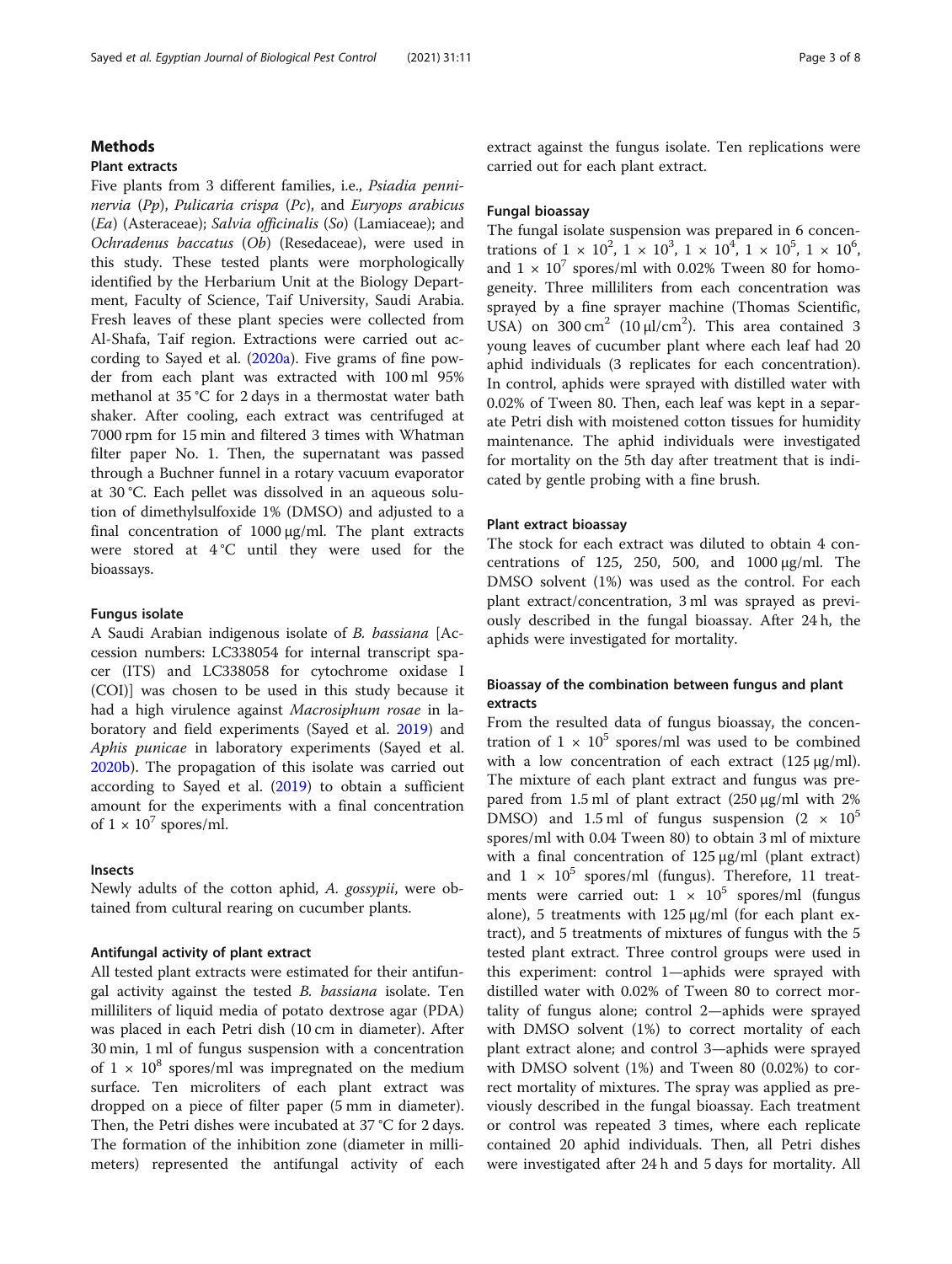treatments were carried out under the controlled conditions of  $25 \pm 2$  °C,  $65 \pm 5$ % RH, and 16:8 h (L:D).

#### Statistical analysis

Mortality rate in each treatment was corrected according to Abbott's formula (Abbott [1925](#page-6-0)). The median lethal concentration  $(LC_{50})$ , slope, intercept, and chi-square  $(\chi^2)$  were estimated using probit analysis of mortality versus concentration. In order to compare the  $LC_{50}$ values of plant extracts, analyses of relative median potency (RMP) was used. Meanwhile, one-way ANOVA with Duncan's test was used to compare among corrected mortalities of combination and individual treatments on 1 and 5 days after application. The statistical analysis was carried out using version 23 of the SPSS software program.

#### Results

#### Pathogenicity of B. bassiana against A. gossypii

Regarding the pathogenicity of B. bassiana against A. gossypii after 5 days of treatment, the mortality rate in the control was 5%. After correction of mortality rates in the treatments, the probit analysis indicated that the LC<sub>50</sub> value was 8.64  $\times$  10<sup>4</sup> spores/ml with 95% confidence limits  $5.11 \times 10^4$  and  $1.50 \times 10^5$  (intercept = −  $2.732 \pm 0.114$ , slope = 0.24  $\pm$  0.01,  $\chi^2$  (df) = 47.68 (16), and  $P < 0.0001$ ).

#### Toxicity of tested plant extracts on A. gossypii

No mortality was in the control after 24 h.  $LC_{50}$  values of the tested 5 plant extracts on A. gossypii are presented in Table 1. P. penninervia extract had the highest toxicity ( $LC_{50}$  = 103.64  $\mu$ g/ml) among all the tested plants followed by O. baccatus (262.42 μg/ml), E. arabicus  $(747.90 \,\mu g/ml)$ , *S. officinalis*  $(783.28 \,\mu g/ml)$ , and *P. crispa* (747.90 μg/ml). Relative median potency (RMP) analyses (Table [2\)](#page-4-0) showed that  $LC_{50}$  value of *P. penninervia* was significantly different form all other 4 plant extracts. Also, the  $LC_{50}$  value of O. *baccatus* had significant differences from all other 4 plant extracts. Meanwhile, there was an insignificant difference among the  $LC_{50}$ values of the other 3 plant species extracts, i.e., E. arabicus, S. officinalis, and P. crispa.

# Antifungal activity of tested plant extracts against *B*.<br>bassiana

With the lower concentration of plant extracts  $(125 \mu g/m)$ ml), the results indicated that there were significant differences among the tested 5 plant extracts in their antifungal activities against *B. bassiana* ( $F = 12.02$ , df = 4, 45,  $P < 0.0001$ ). Both O. baccatus and P. penninervia extracts had the highest antifungal activities, without a significant difference between both of them (14.1 and 12.9 mm of inhibition zone, respectively). These 2 plant extracts were significantly different from the other 3 plant extracts. The other 3 plant extracts had a non-significant difference among them  $(E. arabicus = 9.5 mm, S.$  officinalis  $(8.4 \text{ mm})$ , and P. crispa  $(8.8 \text{ mm})$ ) (Fig. [1](#page-4-0)). According to this result, E. arabicus, S. officinalis, and P. crispa extracts may be more compatible with B. bassiana than P. penninervia and O. baccatus extracts.

### Compatibility of tested plant extracts and B. bassiana against A. gossypii

The mortality rates after 1 day were 1.67, 0, and 6.67% for control groups 1, 2, and 3, respectively, indicated in the "Methods" section. Corrected mortality rates after 24 h of treatments for individual and combined application are shown in Fig. [2](#page-5-0). It was stated that the mortality rates caused by the individual treatments of both P. penninervia (60  $\pm$  2.89%) and O. baccatus (33.33  $\pm$  4.41%) extracts were significantly different from the other 3 plant extracts and B. bassiana (ranged from 4.58 to 10% without significant differences). However, the mixture of each plant extract and *B. bassiana* was non-significantly different from that of individual treatments for either of them after 24 h of application. The mortalities after 5 days were 5, 6.67, and 11.67% for control groups 1, 2, and 3, respectively, indicated in the "Methods" section. The corrected mortalities after 5 days of treatments are indicated in Fig. [3](#page-5-0). The mortality rates caused by individual treatments of plant extracts were in the same context after 24 h of treatments where the mortality rates of P. penninervia (69.6%) and O. baccatus (53.57%) extracts were significantly different from the other 3 plant extracts, those that had no significant differences among them (ranged from 17.68 to 32.21% mortality). After 5 days of *B. bassiana*-alone treatment, the mortality rate was 49.12%, while it was 4.58% after 24 h of

**Table 1** LC<sub>50</sub> values ( $\mu$ g/ml) for the extracts of 5 plant species against A. gossypii adults

| <b>Plant extract</b> | $LC_{50}$ | Confidence interval limits | Intercept $\pm$ SE | Slope $\pm$ SE  | $\chi^2$ (df) |
|----------------------|-----------|----------------------------|--------------------|-----------------|---------------|
| P. penninervia       | 103.64    | 80.38-122.08               | $-6.81 \pm 0.65$   | $3.38 + 0.29$   | 22.22(10)     |
| P. crispa            | 879.92    | 734.59-1120.04             | $-5.41 \pm 0.36$   | $1.84 + 0.13$   | 16.15(10)     |
| E. arabicus          | 747.90    | 658.14-872.58              | $-4.78 + 0.33$     | $1.66 + 0.13$   | 9.70(10)      |
| S. officinalis       | 783.28    | 636.12-1045.71             | $-4.73 \pm 0.33$   | $0.71 \pm 0.06$ | 20.67(10)     |
| O. baccatus          | 262.42    | 211.31-317.84              | $-5.71 + 0.34$     | $1.02 + 0.06$   | 46.68 (10)    |
|                      |           |                            |                    |                 |               |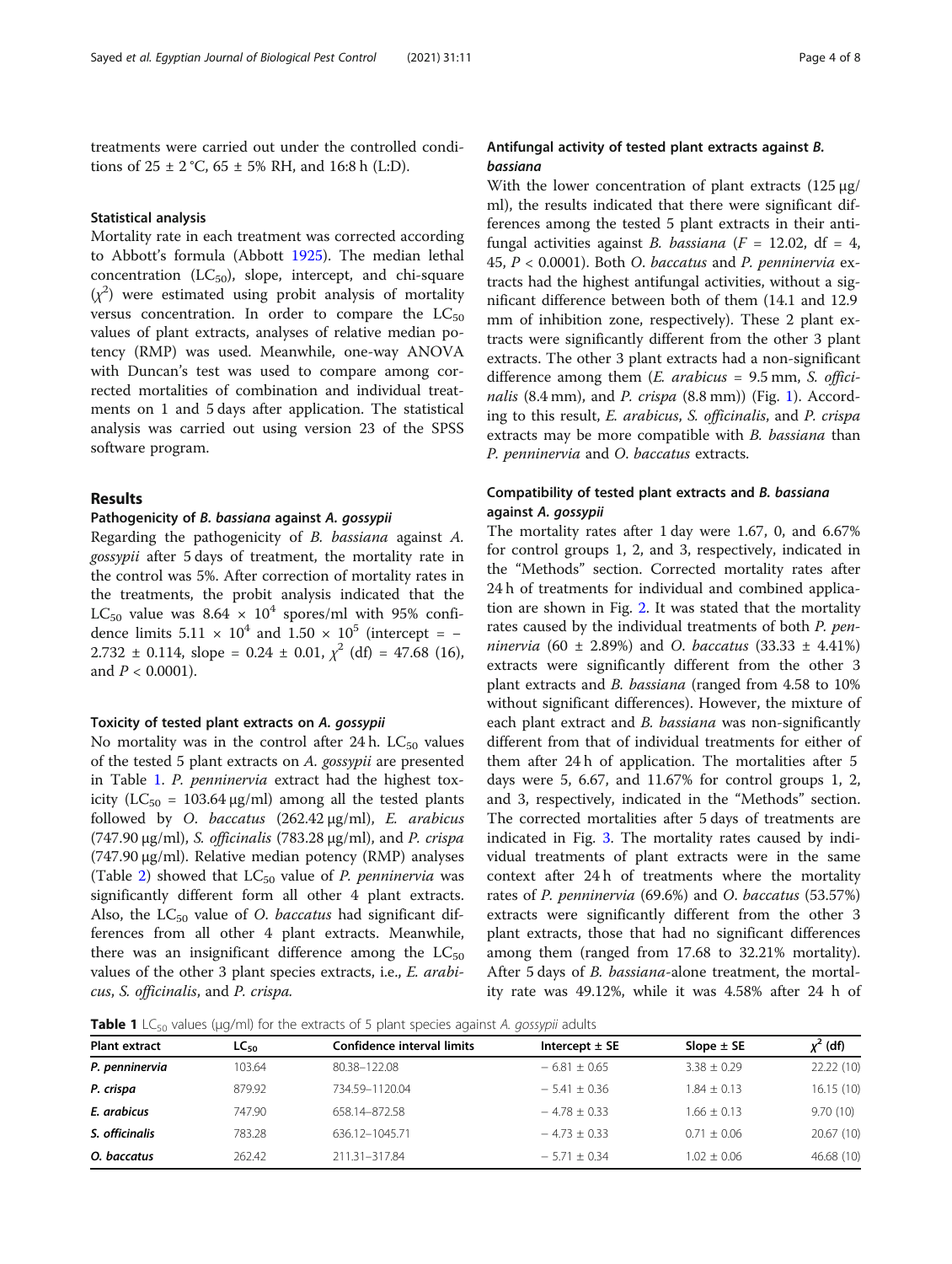| <b>Plant extract</b> | P. penninervia                                                                                                                                                     | P. crispa           | E. arabicus         | S. officinalis<br>- |
|----------------------|--------------------------------------------------------------------------------------------------------------------------------------------------------------------|---------------------|---------------------|---------------------|
| P. crispa            | <b>12.50</b> $(8.38 - 20.05)$                                                                                                                                      |                     | -                   |                     |
| E. arabicus          | $10.17(9.70 - 15.88)$                                                                                                                                              | $0.81(0.65 - 1.02)$ |                     | -                   |
| S. officinalis       | <b>10.49</b> $(7.17-16.44)$                                                                                                                                        | $0.84(0.67 - 1.05)$ | $0.97(0.77 - 1.21)$ |                     |
| O. baccatus          | $3.79(2.82 - 5.29)$                                                                                                                                                | $0.30(0.23 - 0.39)$ | $2.69(2.10-3.54)$   | $2.77(2.16 - 3.66)$ |
|                      | Values of relative median potency (RMP) analyses: values indicate the comparison of the plant in the row versus the plant in the column. Value $>1$ indicates less |                     |                     |                     |

<span id="page-4-0"></span>Table 2 Relative susceptibilities (with limits) of A. gossypii adults to 5 plant extracts

susceptibility. Value < 1 indicates more susceptibility. Each bold value indicates significant values (95% CI did not contain 1)

treatment. The combination between B. bassiana and each plant extract achieved a significant increase in mortality than that of the individual treatment with B. bassiana or plant extracts, except for P. penninervia extract, where it did not achieve a significant mortality increase when combined with B. bassiana (75.47%) than that of its individual treatment (69.64%). This indicated that P. penninervia extract was not compatible with B. bassiana, unlike the other 4 plant extracts that showed their compatibility with B. bassiana.

#### Discussion

The LC<sub>50</sub> value of tested *B. bassiana* isolate was 8.64  $\times$  $10<sup>4</sup>$  spores/ml against A. gossypii. Contextually, the same isolate had an  $LC_{50}$  value of 6.46  $\times$  10<sup>4</sup> spores/ml against the rose aphid, Macrosiphum rosae (Sayed et al. [2019](#page-7-0)). Other investigations were in the same context for B. *bassiana* isolates such as  $4.5 \times 10^4$  spores/ml against A. *gossypii* (Nirmala et al. [2006\)](#page-7-0) and  $6.57 \times 10^5$  spores/ml against Aphis craccivora Koch (Saranya et al. [2010](#page-7-0)). In general, there was a high variation in the virulence of EPF species/isolates even on the same host. For example, Jandricic et al. ([2014\)](#page-7-0) evaluated 20 isolates of B. bassiana against 1st nymphs of A. gossypii and recorded high variations among these isolates in their pathogenicity (1.38 to 56.9% mortality).

The result related to the toxicity of tested plant extracts on A. gossypii showed that the plant species from the same family are different in their efficacy. This toxicological variability due to the variation in the chemical composition (Sayed et al. [2020a\)](#page-7-0) tested the same 5 plant extracts on A. craccivora and found that P. penninervia extract had the highest toxicity, followed by O. baccatus, and both of them were significantly different from all the other 4 plant extracts. Other investigations revealed that 7 plant extracts achieved 100% mortality after 24 h against the pea aphid, Acyrthosiphon pisum (Khan et al. [2017](#page-7-0)).

In this study, both of O. baccatus and P. penninervia extracts had the highest antifungal activities than the other 3 plant extracts (E. arabicus, S. officinalis, and P. crispa). This high antifungal activity for both plant extracts may be due to their components where all 5 tested plants are variables in minor components of phenols

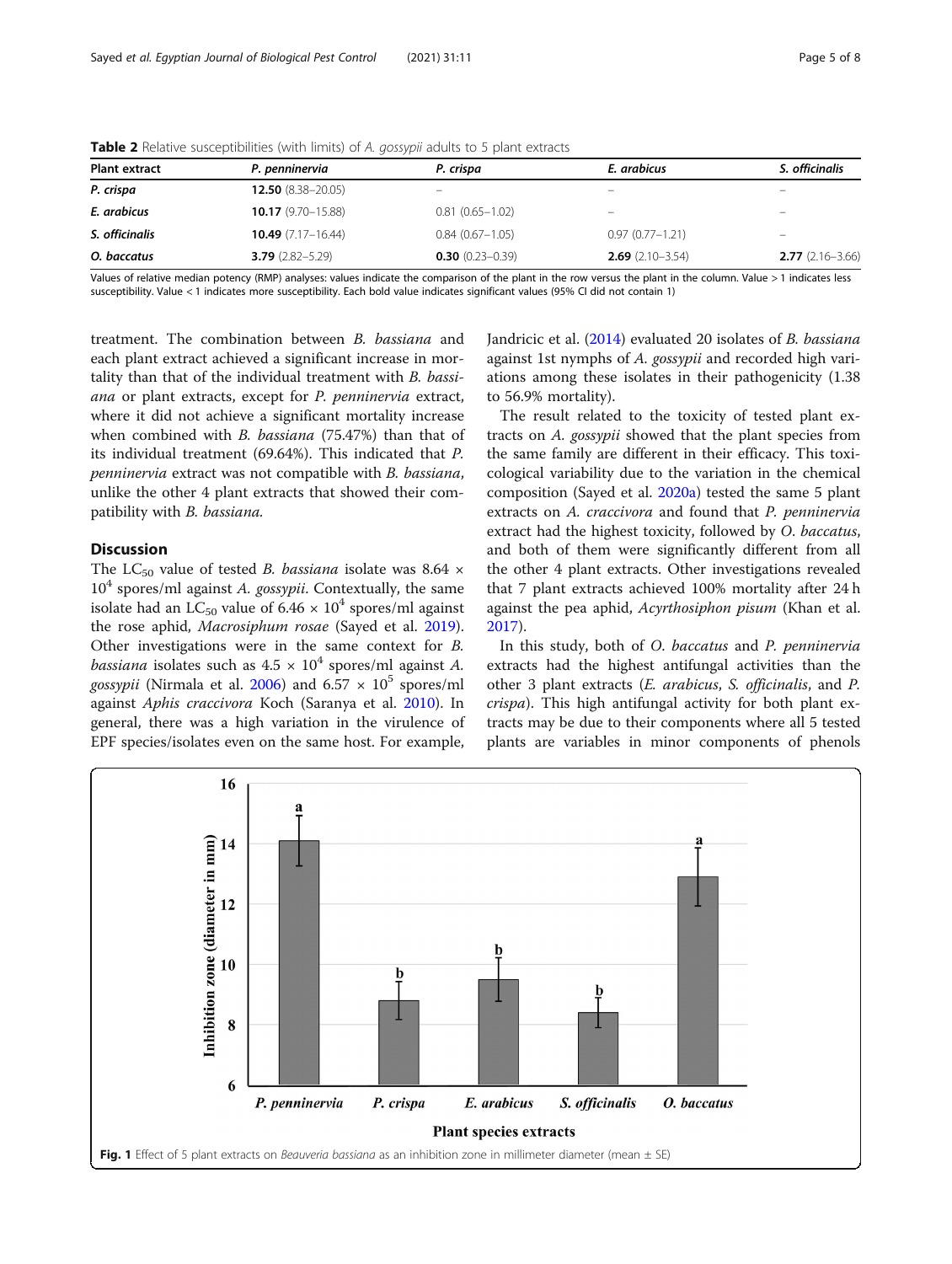<span id="page-5-0"></span>

and flavonoids (Sayed et al. [2020a\)](#page-7-0). Sahayaraj et al. ([2011](#page-7-0)) tested some commercial botanicals and other 6 plant extracts against 3 EPF including B. bassiana and found high variations among them in growth-inhibiting activity of all 3 fungi. In vitro evaluation, leaf and seed extracts of neem were less harmful to B. bassiana than

the emulsible neem oil. Therefore, neem oil at high concentrations was not compatible with B. bassiana, inhibiting vegetative growth of conidia significantly. Meanwhile, both leaf and seed extracts were compatible in all concentrations of B. bassiana (Depieri et al. [2005\)](#page-7-0). Also, B. bassiana colony growth was reduced by chinaberry, neem,

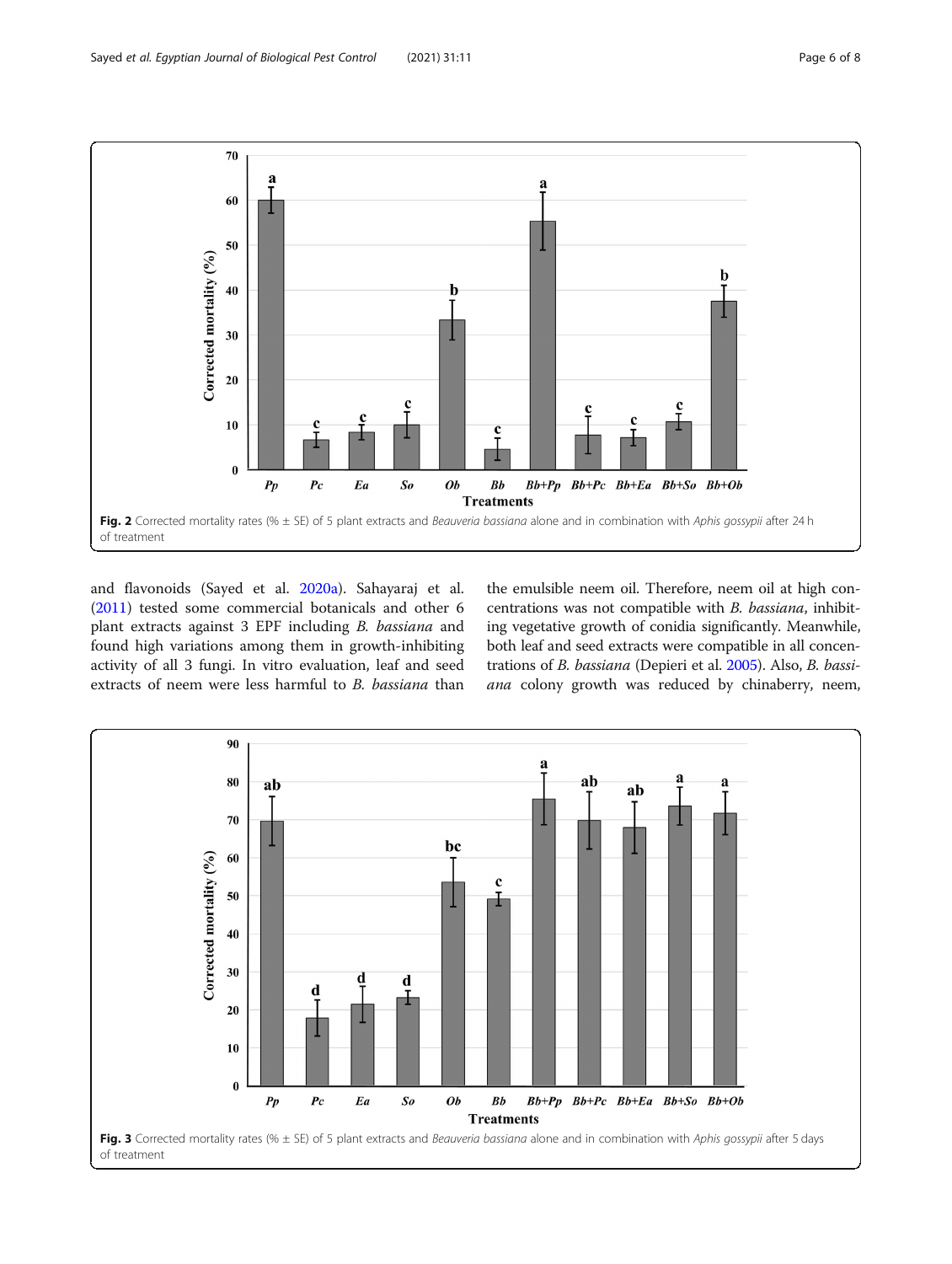<span id="page-6-0"></span>lantana, and Mexican Sunflower leaf extracts, but the highest colony growth was shown with chinaberry extract (Afandhi et al. 2020).

In this study, the combination of each plant extract with *B. bassiana* did not significantly differ in the mortality of A. gossypii than individual treatments after 24 h of application. This result may be due to most EPF need more than 24 h to achieve mortality for insects. After 5 days of B. bassiana-alone treatment, the mortality rate was 49.12%, while after 24 of treatment, it was 4.58%. In this regard, an indigenous isolate, B. bassiana, from Algeria with a concentration of  $10^7$  conidia/ml achieved (13.33%) mortality rate for A. gossypii after 24 h of treatment, while on the 7th day, 80% of mortality was achieved (Bayındır Erol et al. [2020](#page-7-0)). In this study, P. penninervia extract was not compatible with B. bassiana, unlike the other 4 plant extracts that have shown their compatibility with B. bassiana. In general, plant extracts had variable antimicrobial activities because of their major or minor components such as phenols, flavonoids, tannins, and anthocyanins. In this way, 18 of the 43 extracts from 18 plant species indicated a high antimicrobial activity, but after removal of tannins, this activity of 16 of the 18 plants was lost (Jelager et al. [1998](#page-7-0)). In this context, some plant-derived insecticides had a growthregulating action which enhances the establishment and penetration of EPF conidia through the cuticle of insects (Filotas et al. [2005\)](#page-7-0). This means that such plants could support the virulence of EPF, when they are combined together. Therefore, the present results showed that the mortality rate of aphids was increased after 5 days than after 1 day with the combinations of the 4 plant extracts with B. bassiana.

Generally, there was a relation between the results of antifungal activity of plant extracts on B. bassiana and the results of A. gossypii mortality, when each plant extract was combined with B. bassiana. These results indicated that P. penninervia extract was not compatible with *B. bassiana* because it had a high toxicity on *B*. bassiana and also did not achieve a significant increase in A. gossypii mortality when combined with B. bassiana. In contrast, the extracts of E. arabicus, S. officinalis, and P. crispa had a low toxicity on B. bassiana and also achieved a significant increase in A. gossypii mortality. Meanwhile, O. baccatus extract had a high toxicity on B. bassiana, but it achieved a significant increase in A. gossypii mortality.

#### Conclusion

P. penninervia extract was not compatible with B. bassiana, but the other 4 tested plant extracts, E. arabicus, S. officinalis, P. crispa, and O. baccatus, were compatible with *B. bassiana*. These findings recommended them to be used against aphids in combination with B. bassiana.

Further laboratory experiments could be carried out to determine the efficacy of these compatible extracts with B. bassiana on other biocontrol agents. Moreover, field experiments should be carried out for these extracts to be evaluated on insect pests and associated beneficial insects.

#### Abbreviations

#### IPM: Integrated pest management; EPF: Entomopathogenic fungi;

Bb: Beauveria bassiana; Pp: Psiadia penninervia; Pc: Pulicaria crispa; Ea: Euryops arabicus; So: Salvia officinalis; Ob: Ochradenus baccatus; PDA: Potato dextrose agar; LC<sub>50</sub>: Median lethal concentration;  $\chi^2$ : Chi-square; RMP: Relative median potency

#### Acknowledgements

The authors would like to express their thanks to the Herbarium Unit, Biology Department, Faculty of Science, Taif University, for identifying the tested plants.

#### Authors' contributions

SS designed the study and performed the statistical analysis. EA prepared the plant extracts. SS and S-AE performed the experiments. SS and S-AE wrote the first draft of the manuscript. SS proofread the manuscript. All authors read and approved the final manuscript.

#### Funding

This study was financed by Taif University Researchers Supporting Project number (TURSP -2020/92), Taif University, Taif, Saudi Arabia. This funder supported the trips for the collection of tested plants and provided all chemicals used in plant extract, fungus propagation, and experimental bioassay.

#### Availability of data and materials

All data generated or analyzed in this study are available in this published manuscript.

#### Ethics approval and consent to participate

# Not applicable.

#### Consent for publication

This study does not contain any individual person's data.

#### Competing interests

The authors declare that they have no competing interests.

#### Author details

<sup>1</sup>Department of Science and Technology, University College-Ranyah, Taif University, B.O. Box 11099, Taif 21944, Saudi Arabia. <sup>2</sup>Department of Economic Entomology and Pesticides, Faculty of Agriculture, Cairo University, Giza 12613, Egypt. <sup>3</sup>Department of Biology, Faculty of Science, Taif University B.O. Box 11099, Taif 21944, Saudi Arabia. <sup>4</sup>Department of Horticulture, Faculty of Agriculture, Assuit University, Assuit, Egypt.

#### Received: 23 October 2020 Accepted: 29 December 2020 Published online: 06 January 2021

#### References

- Abbott WS (1925) A method of computing the effectiveness of an insecticide. J Econ Entomol 18(2):265–267
- Afandhi A, Pratiwi VR, Hadi MS, Setiawan Y, Puspitarini RD (2020) Suitable combination between Beauveria bassiana (Balsamo) Vuillemin and four plant leaf extracts to control Spodoptera litura (Fabricius). AGRIVITA J Agric Sci 42(2): 341-349. https://doi.org/<https://doi.org/10.17503/agrivita.v42i2.2678>
- Ahmed M, Peiwen Q, Gu Z, Liu Y, Sikandar A, Hussain D, Javeed A, Shafi J, Iqbal M, An R, Guo H, Du Y, Wang W, Zhang Y, Ji M (2020) Insecticidal activity and biochemical composition of Citrullus colocynthis, Cannabis indica and Artemisia argyi extracts against cabbage aphid (Brevicoryne brassicae L.). Sci Rep 10.
- Ali S, Farooqi MA, Ullah MI, Qureshi AK, Siddique B, Waheed W, Sarfraz M, Asghar A (2018) Compatibility of entomopathogenic fungi and botanical extracts